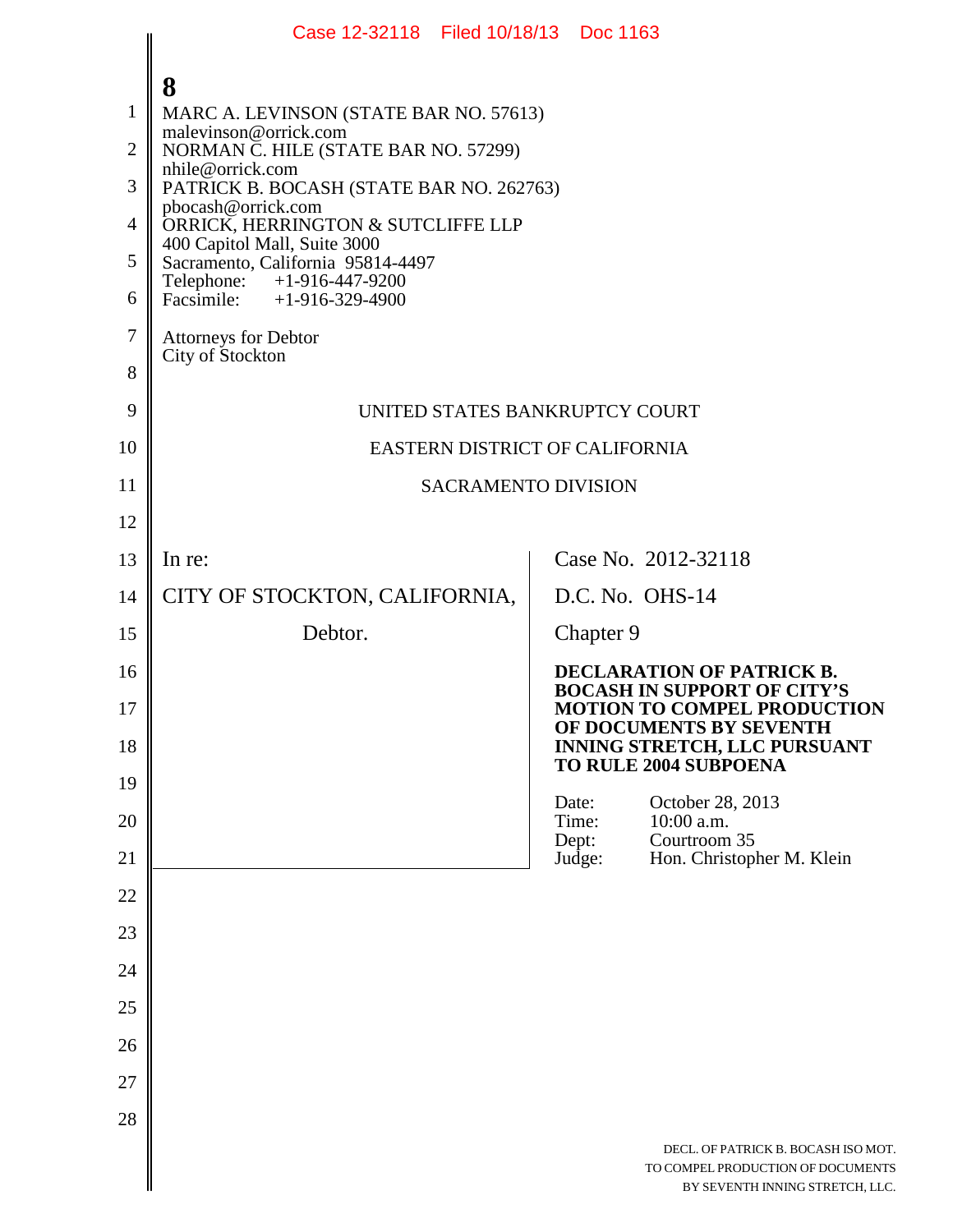## Case 12-32118 Filed 10/18/13 Doc 1163

I, Patrick Bocash, hereby declare as follows:

2 3 4 5 6 7 8 1. I am an attorney licensed to practice law in California and admitted to practice before the United States District Court for the Eastern District of California. I am an associate with the firm of Orrick, Herrington & Sutcliffe LLP, counsel of record for the City of Stockton, California (the "City"), in this chapter 9 case. I make this declaration in support of the City's Motion To Compel Production Of Documents By Seventh Inning Stretch, LLC Pursuant To Rule 2004 Subpoena. I have personal knowledge of the matters stated herein and if called as a witness, I could and would testify as follows.

9 10 11 12 2. On October 8, 2013, I received an email from Philip Rhodes ("Rhodes"), counsel for Seventh Inning Stretch, LLC ("SIS"), under cover of which was a set of Objections To Subpoena For Rule 2004 Examination ("Objections"). A true and correct copy of the Objections is attached hereto as Exhibit 1.

13 14 15 16 17 18 19 20 21 22 23 3. On October 15, 2010, Marc Levinson ("Levinson"), lead bankruptcy counsel for the City, asked me to contact Rhodes in response to an email sent by him to Levinson earlier that day. I called Rhodes that afternoon. During that call, I explained, in response to his inquiry, that the City required the documents requested in its Subpoena For Rule 2004 Examination ("Subpoena") in order to make an informed decision regarding how to treat SIS in a plan of adjustment. I further stated that the City needed to ensure that it would not be providing a disproportionate subsidy to an entity that might already be turning a healthy profit. At the end of the call, I advised Rhodes that because the deadline for production of documents pursuant to the Subpoena had passed, the City would be forced to move forward with a motion to compel if SIS was not going to produce the documents within the next two days. Rhodes told me that he would speak to his client.

24 25 26 Executed this 18th day of October 2013, at Sacramento, California. I declare under penalty of perjury under the laws of the State of California and the United States of America that the foregoing is true and correct.

27

1

28

*/s/ Patrick B. Bocash* Patrick B. Bocash

> DECL. OF PATRICK B. BOCASH ISO MOT. TO COMPEL PRODUCTION OF DOCUMENTS BY SEVENTH INNING STRETCH, LLC.

OHSUSA:754819713.1

- 2 -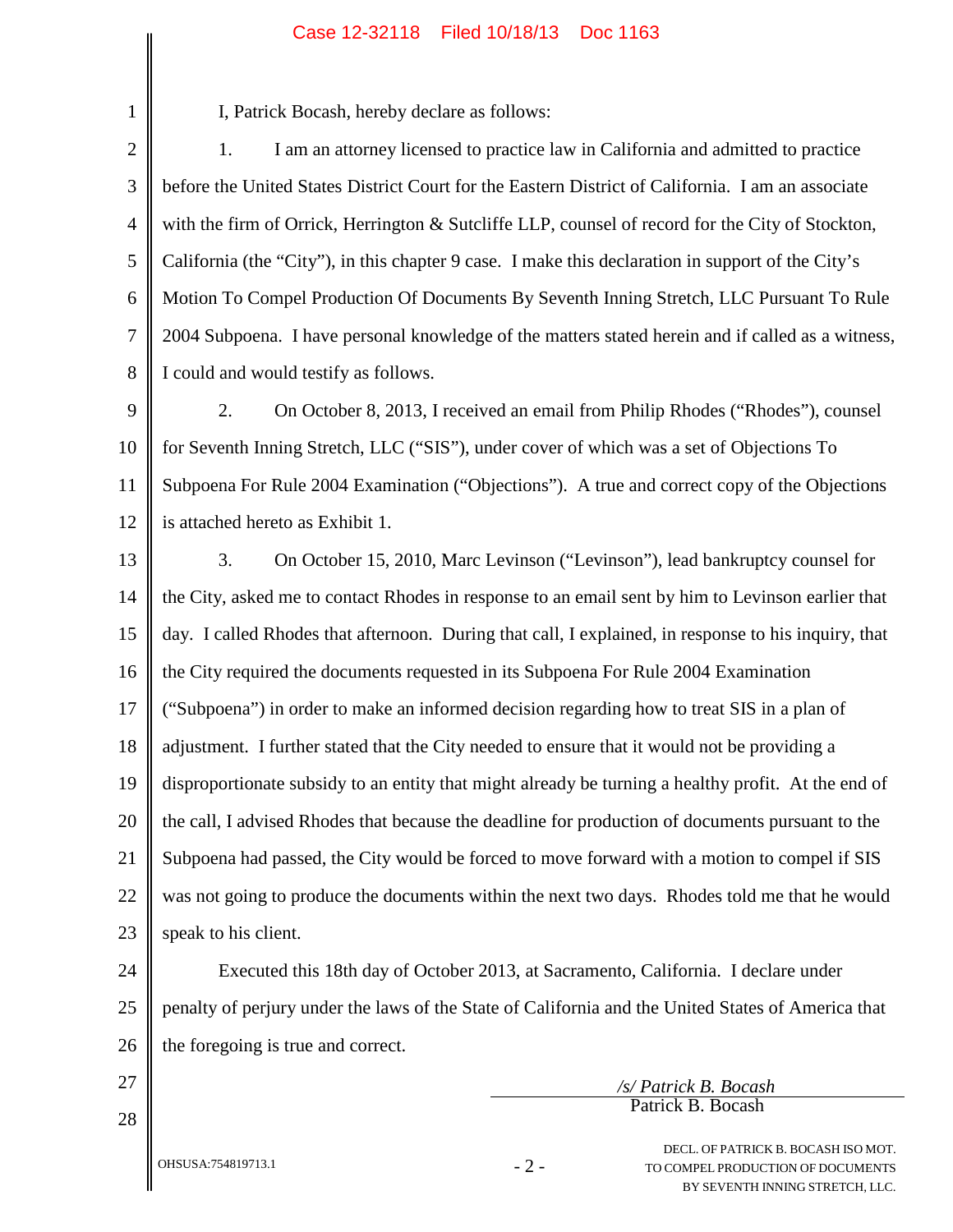# **Exhibit 1**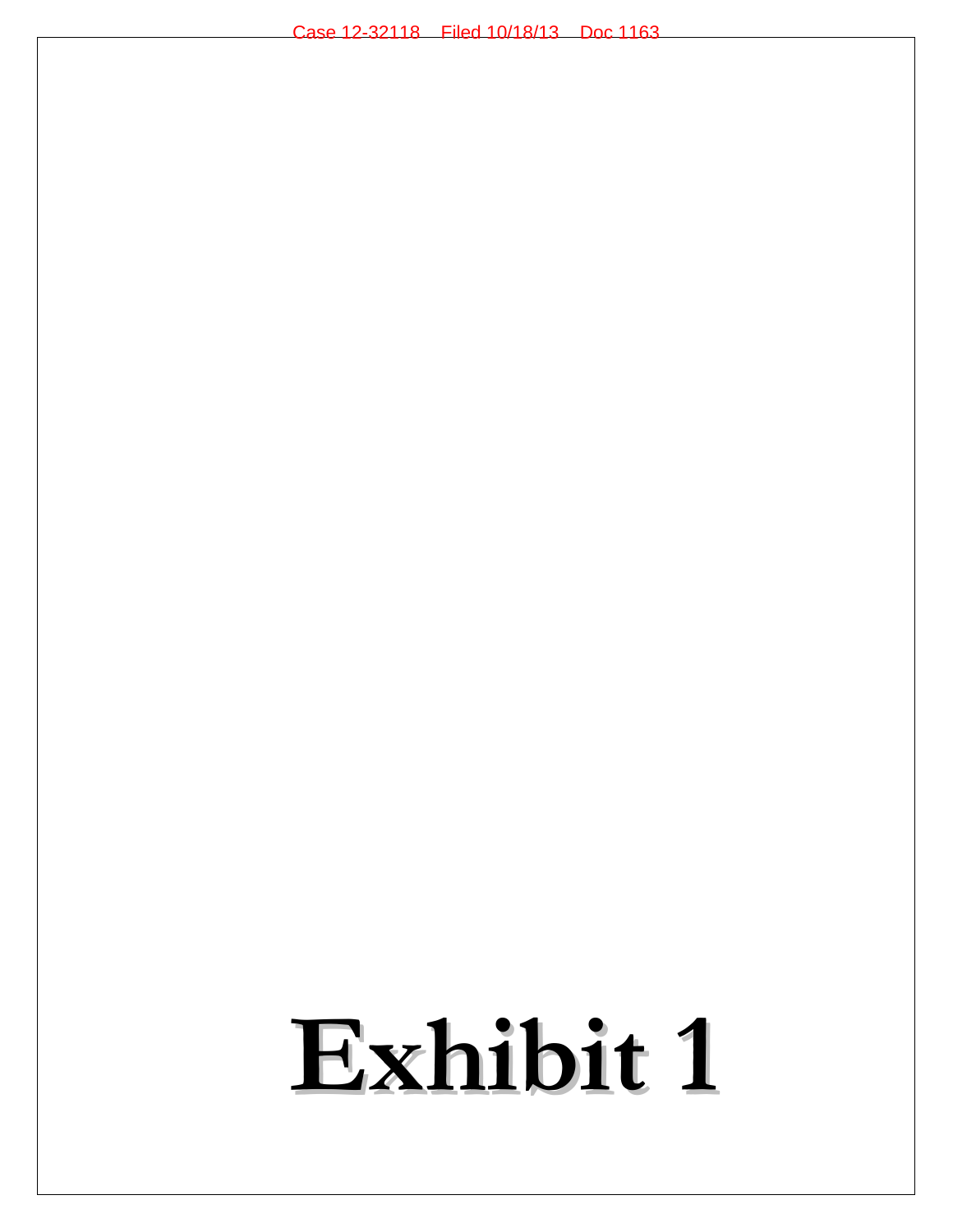|                |                                                                                                          | Case 12-32118 Filed 10/18/13 Doc 1163                                                                 |  |  |  |  |  |
|----------------|----------------------------------------------------------------------------------------------------------|-------------------------------------------------------------------------------------------------------|--|--|--|--|--|
|                |                                                                                                          |                                                                                                       |  |  |  |  |  |
| $\mathbf{1}$   | Philip J. Rhodes, SBN 161537<br>PHIL RHODES LAW CORPORATION                                              |                                                                                                       |  |  |  |  |  |
| $\overline{2}$ | P.O. Box 2911<br>Fair Oaks, CA 95628                                                                     |                                                                                                       |  |  |  |  |  |
| 3              | $(916)$ 295-1222<br>(916) 720-0403 fax                                                                   |                                                                                                       |  |  |  |  |  |
| $\overline{4}$ | pjrhodes@philrhodeslaw.com                                                                               |                                                                                                       |  |  |  |  |  |
| 5              | Attorney for Seventh Inning Stretch, LLC                                                                 |                                                                                                       |  |  |  |  |  |
| 6              |                                                                                                          |                                                                                                       |  |  |  |  |  |
| 7              | UNITED STATES BANKRUPTCY COURT                                                                           |                                                                                                       |  |  |  |  |  |
| 8              | EASTERN DISTRICT OF CALIFORNIA                                                                           |                                                                                                       |  |  |  |  |  |
| 9              |                                                                                                          |                                                                                                       |  |  |  |  |  |
| 10             | In re:                                                                                                   | Case No. 12-32118                                                                                     |  |  |  |  |  |
| 11             |                                                                                                          | <b>OBJECTIONS TO SUBPOENA FOR RULE</b>                                                                |  |  |  |  |  |
| 12             | CITY OF STOCKTON, CA,                                                                                    | <b>2004 EXAMINATION</b>                                                                               |  |  |  |  |  |
| 13             | Debtors.                                                                                                 |                                                                                                       |  |  |  |  |  |
| 14             |                                                                                                          | Date: October 14, 2013<br>Time: 10:00 a.m.                                                            |  |  |  |  |  |
| 15             |                                                                                                          | Place: Orrick, Herrington & Sutcliffe LLP<br>400 Capitol Mall, Suite 3000                             |  |  |  |  |  |
| 16             |                                                                                                          | Sacramento, CA 95814                                                                                  |  |  |  |  |  |
| 17             |                                                                                                          |                                                                                                       |  |  |  |  |  |
| 18             |                                                                                                          | PLEASE TAKE NOTICE that Creditor Seventh Inning Stretch, LLC, hereby objects to the                   |  |  |  |  |  |
| 19             |                                                                                                          | requests for production of certain documents set forth in the subpoena directed to it dated September |  |  |  |  |  |
| 20             | 13, 2013, for production on the date and time set forth above as follows:                                |                                                                                                       |  |  |  |  |  |
| 21             |                                                                                                          |                                                                                                       |  |  |  |  |  |
| 22             | <b>RESPONSE TO REQUEST FOR PRODUCTION NO. 1:</b>                                                         |                                                                                                       |  |  |  |  |  |
| 23             | Objection. The request for "All Detailed Internal Operating Revenue/Expense Statements for the Ports     |                                                                                                       |  |  |  |  |  |
| 24             | for the past 5 years (2008-2012)" does not relate to a matter which may affect the administration of the |                                                                                                       |  |  |  |  |  |
| 25             | debtor's estate. The request is not likely to lead to the discovery of evidence related to the parties'  |                                                                                                       |  |  |  |  |  |
| 26             | performance of the subject agreement. Furthermore, the request seeks confidential and proprietary        |                                                                                                       |  |  |  |  |  |
| 27             | financial information, which would provide the debtor an unfair advantage in the parties' negotiations   |                                                                                                       |  |  |  |  |  |
| 28             | over the executory contract between the parties.                                                         |                                                                                                       |  |  |  |  |  |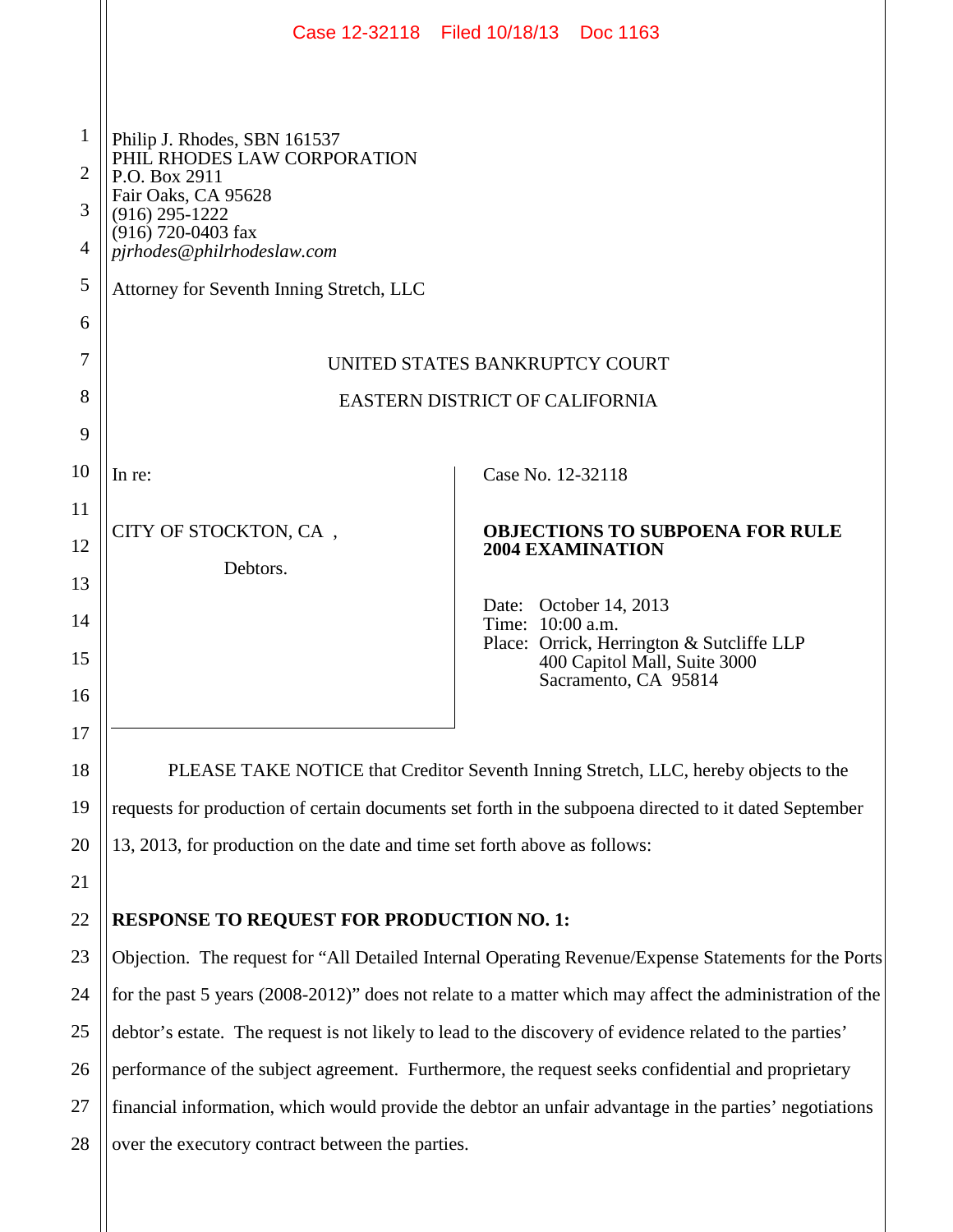3

4

5

# **RESPONSE TO REQUEST FOR PRODUCTION NO. 2:**

Objection. The request for "All Detailed Internal Operating Revenue/Expense Statement regarding Your use of the Stadium under the Agreement for the past 5 years (2008-2012)" does not relate to a matter which may affect the administration of the debtor's estate. The request is not likely to lead to the discovery of evidence related to the parties' performance of the subject agreement. Furthermore, the request seeks confidential and proprietary financial information, which would provide the debtor an unfair advantage in the parties' negotiations over the executory contract between the parties.

# **RESPONSE TO REQUEST FOR PRODUCTION NO. 3:**

Objection. The request for "All Audited Financial Statements for the Ports for the past 5 years (2008- 2012)" does not relate to a matter which may affect the administration of the debtor's estate. The request is not likely to lead to the discovery of evidence related to the parties' performance of the subject agreement. Furthermore, the request seeks confidential and proprietary financial information, which would provide the debtor an unfair advantage in the parties' negotiations over the executory contract between the parties.

# **RESPONSE TO REQUEST FOR PRODUCTION NO. 4:**

Objection. The request for "All Audited Financial Statements regarding Your use of the Stadium under the Agreement for the past 5 years (2008-2012)" does not relate to a matter which may affect the administration of the debtor's estate. The request is not likely to lead to the discovery of evidence related to the parties' performance of the subject agreement. Furthermore, the request seeks confidential and proprietary financial information, which would provide the debtor an unfair advantage in the parties' negotiations over the executory contract between the parties.

# **RESPONSE TO REQUEST FOR PRODUCTION NO. 5:**

Objection. The request for "All League Standard Financial Reports for the Ports for the past 5 years (2008-2012)" does not relate to a matter which may affect the administration of the debtor's estate. The request is not likely to lead to the discovery of evidence related to the parties' performance of the

28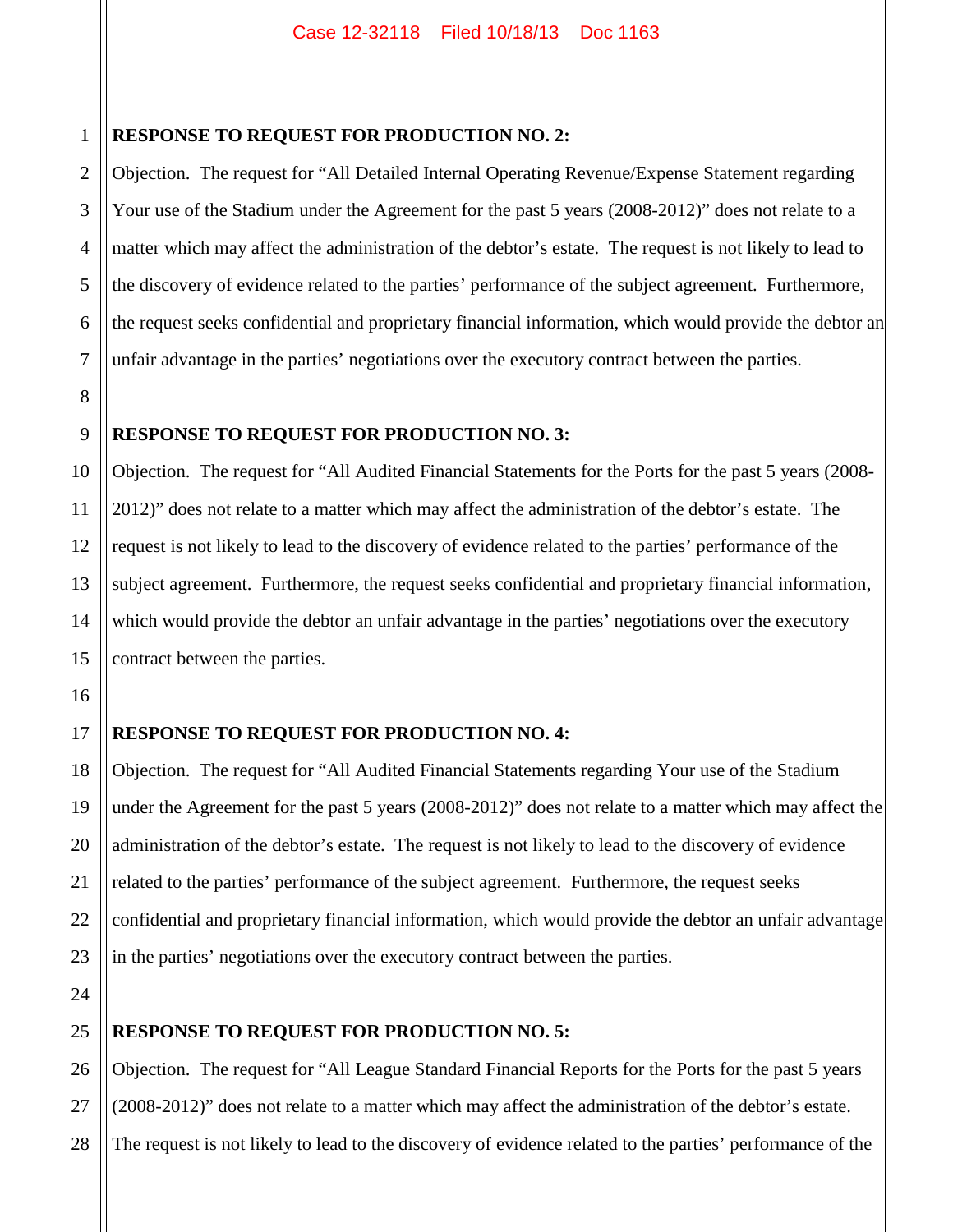1 2 3 subject agreement. Furthermore, the request seeks confidential and proprietary financial information, which would provide the debtor an unfair advantage in the parties' negotiations over the executory contract between the parties.

### 5 **RESPONSE TO REQUEST FOR PRODUCTION NO. 6:**

Objection. The request for "All Current Year Budgets and Projections for the Ports" does not relate to a matter which may affect the administration of the debtor's estate. The request is not likely to lead to the discovery of evidence related to the parties' performance of the subject agreement. Furthermore, the request seeks confidential and proprietary financial information, which would provide the debtor an unfair advantage in the parties' negotiations over the executory contract between the parties.

# 11

10

4

6

7

8

9

## 12 **RESPONSE TO REQUEST FOR PRODUCTION NO. 7:**

Objection. The request for "All Detailed Current Year Budgets and Projections regarding Your use of the Stadium under the Agreement" does not relate to a matter which may affect the administration of the debtor's estate. The request is not likely to lead to the discovery of evidence related to the parties' performance of the subject agreement. Furthermore, the request seeks confidential and proprietary financial information, which would provide the debtor an unfair advantage in the parties' negotiations over the executory contract between the parties.

# **RESPONSE TO REQUEST FOR PRODUCTION NO. 8:**

Objection. The request for "All historical event information for Your events held at the Stadium, including the total number of home games played, the total and average paid attendance, the total and average turnstile attendance, and average ticket prices)" does not relate to a matter which may affect the administration of the debtor's estate. The request is not likely to lead to the discovery of evidence related to the parties' performance of the subject agreement. Furthermore, the request seeks confidential and proprietary financial information, which would provide the debtor an unfair advantage in the parties' negotiations over the executory contract between the parties. The request is also vague and overbroad in that it requests "all historical event information." The request is unduly burdensome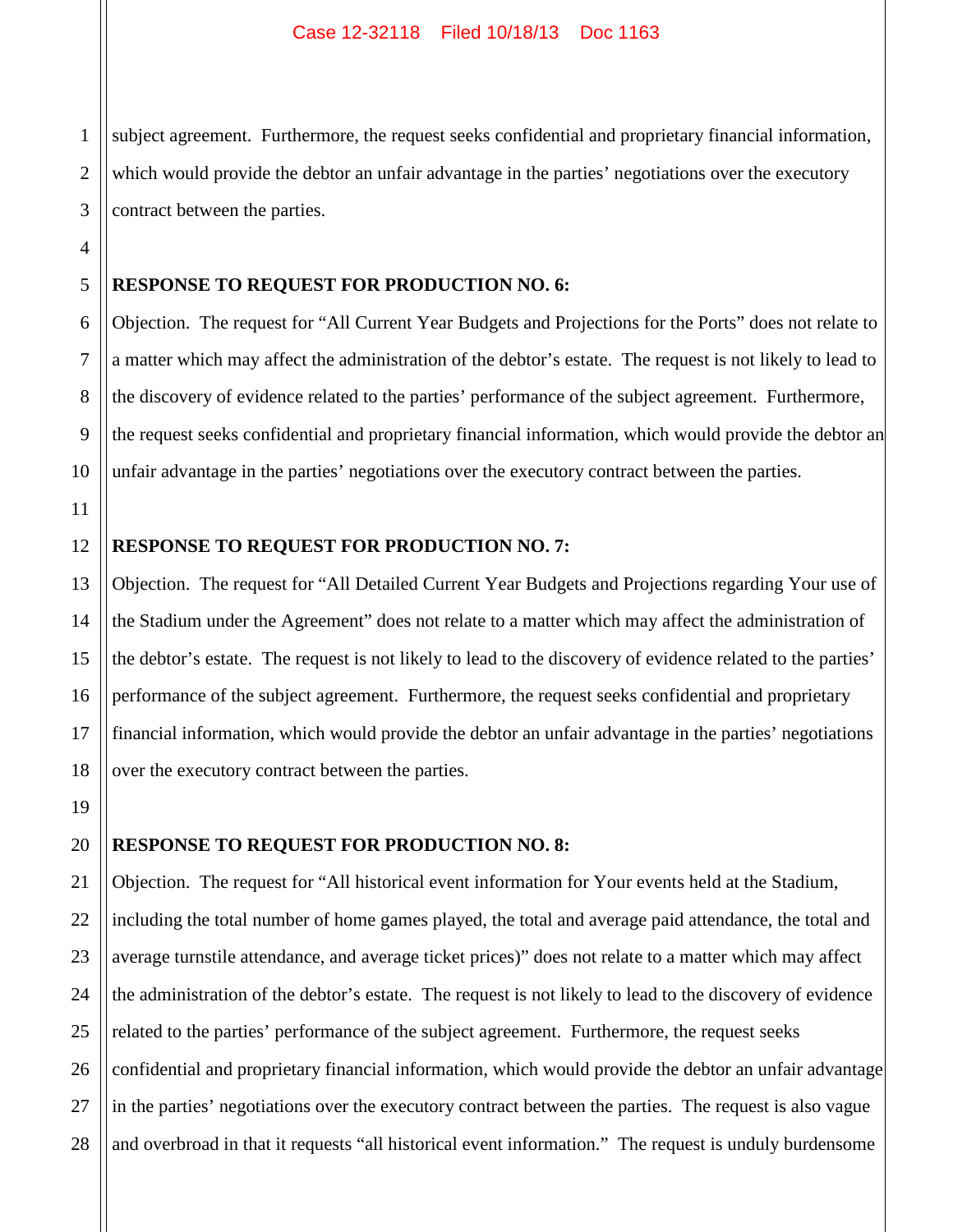## Case 12-32118 Filed 10/18/13 Doc 1163

 in its request for the number of home games played, total and average paid attendance, and total and average ticket prices are already within the requesting party's knowledge or with the requesting party's ability to easily perform the mathematical calculations to derive the requested information. The request seeks proprietary and confidential information in its request for "total and average turnstile attendance."

# PHIL RHODES LAW CORPORATION

Dated: October 8, 2013

/s/ Philip J. Rhodes PHILIP J. RHODES Attorney for Seventh Inning Stretch, LLC